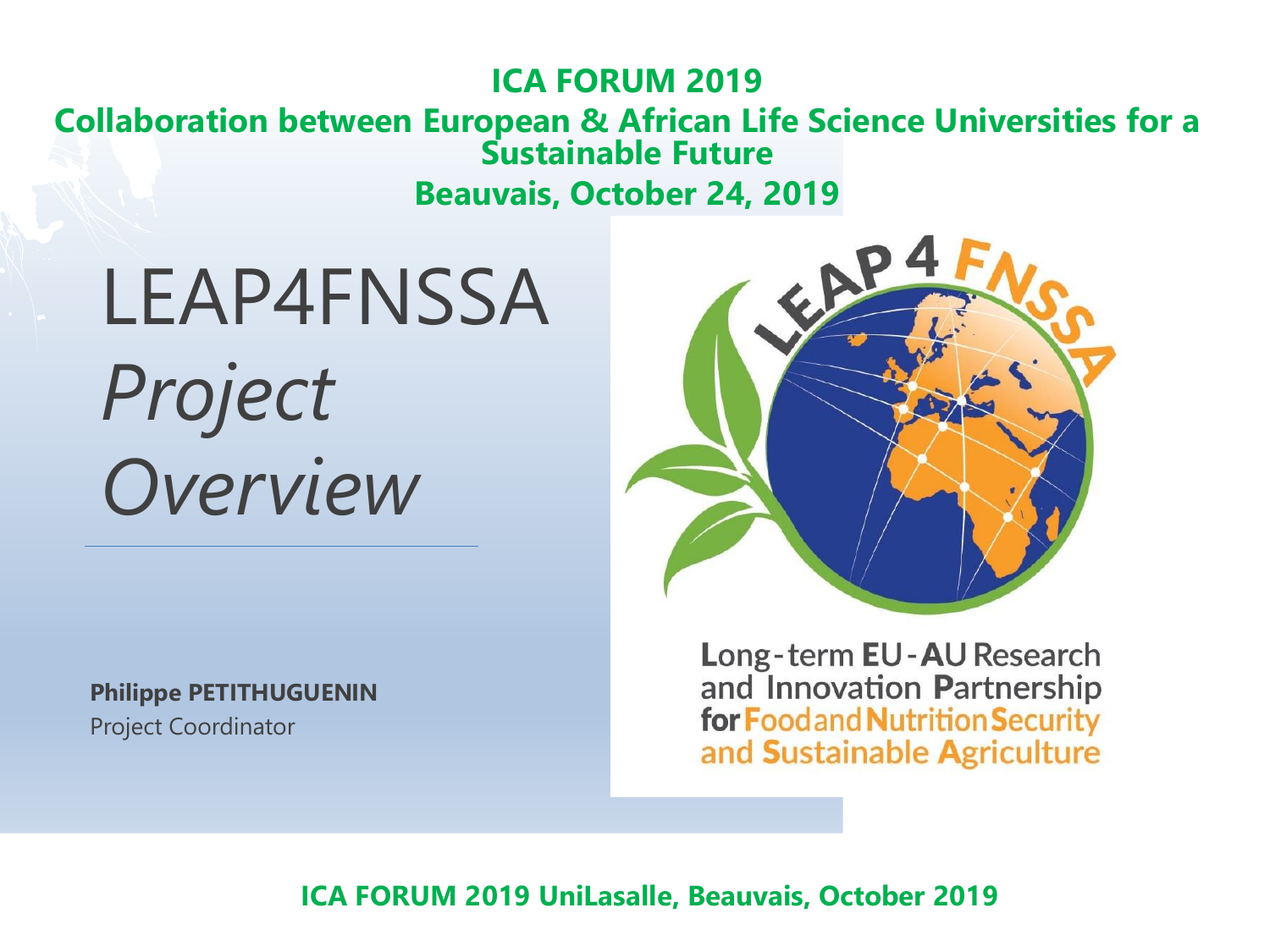







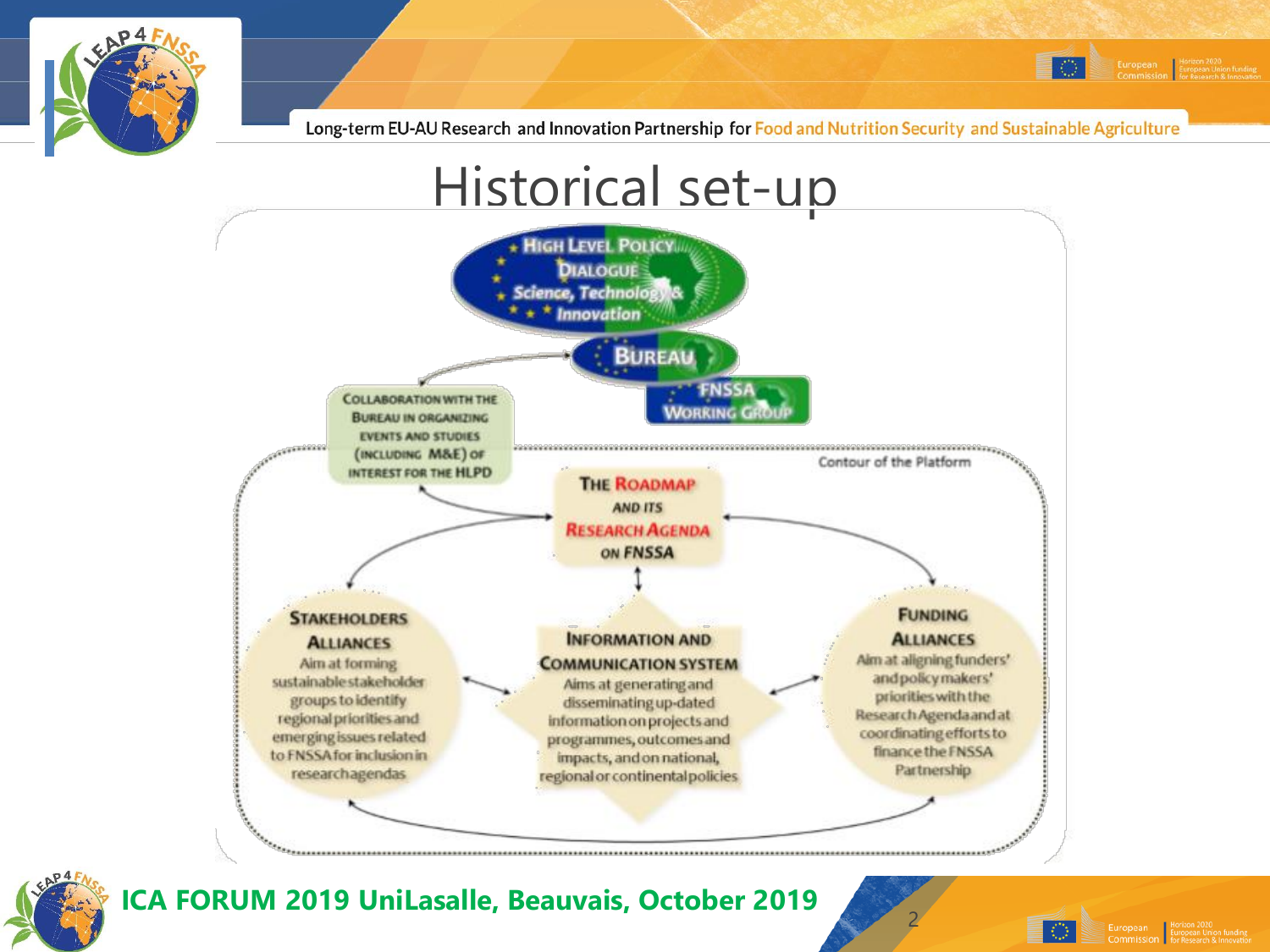



**ICA FORUM 2019 UniLasalle, Beauvais, October 2019**



3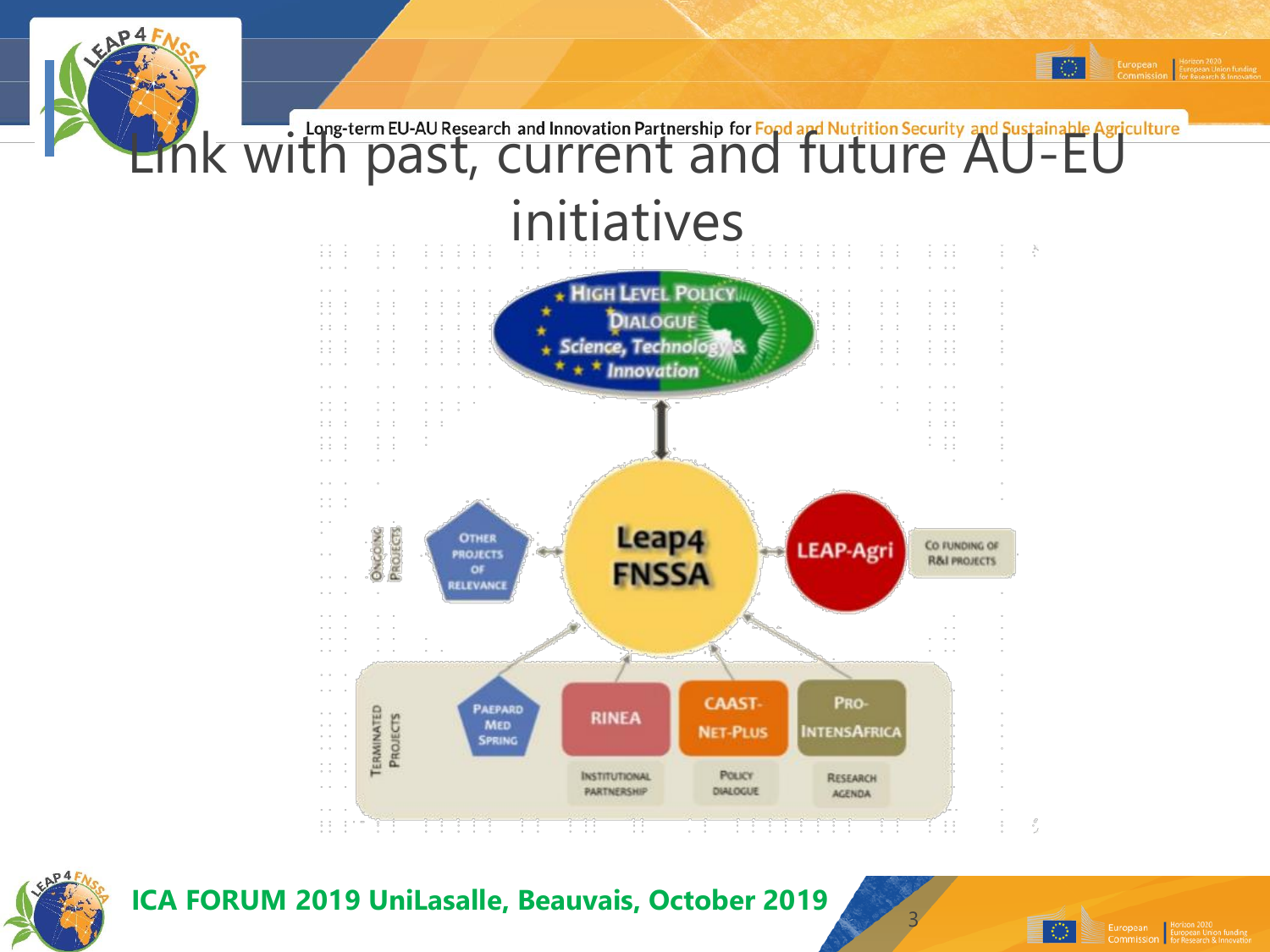

### Leap4FNSSA a Coordination and Support Action

- Establish a sustainable '**Platform**' for the efficient and coherent implementation of the AU-EU Research and Innovation Partnership as described in the **Food and Nutrition Security, and Sustainable Agriculture (FNSSA)** Roadmap.
	- The purpose of LEAP4FNSSA is to be the enabler, the catalyser of this transformation of the FNSSA Partnership into a bi-continental Platform.



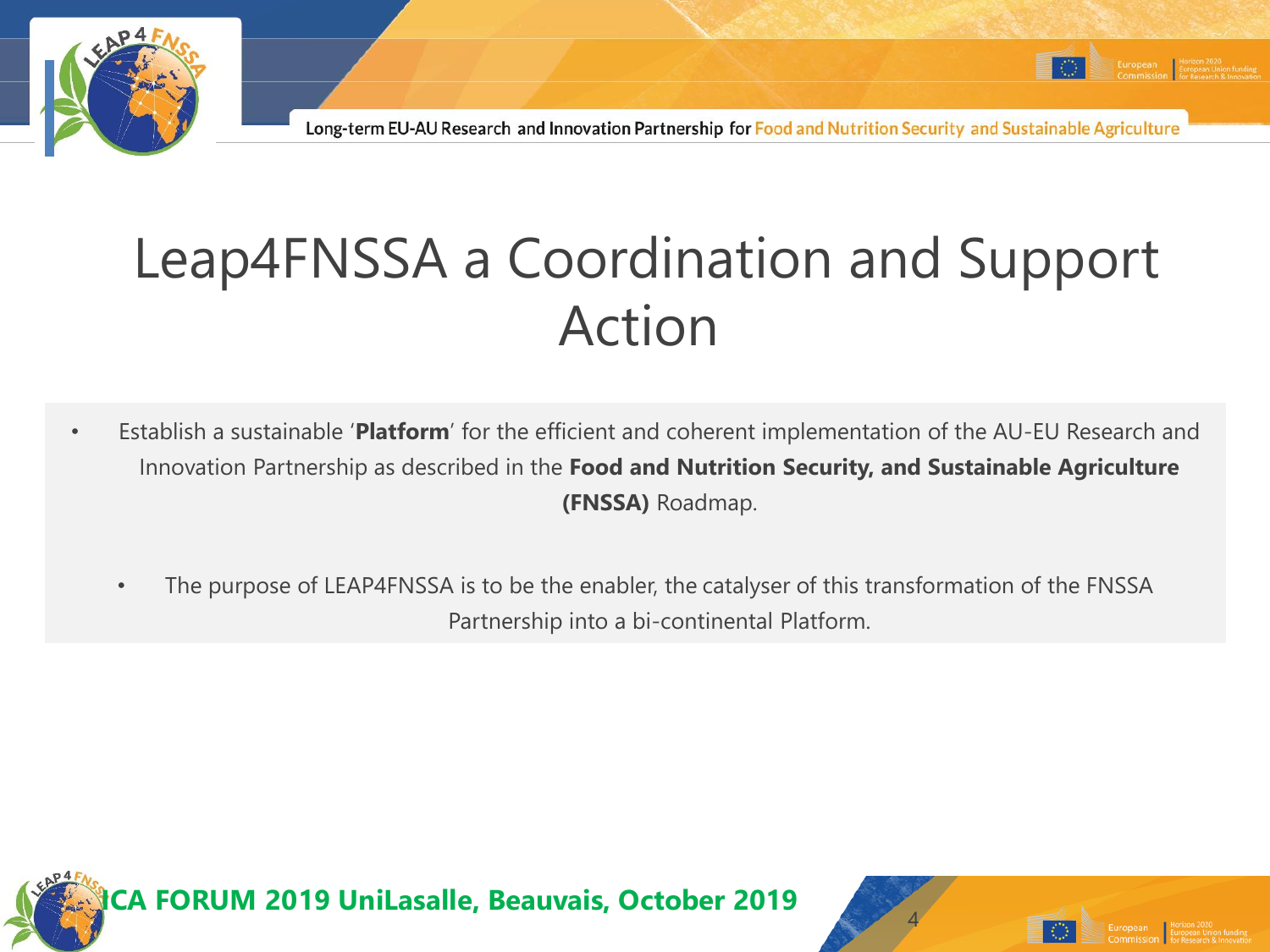

5



- **Increase the synergies and coherence** between actors, research and innovation projects, initiatives and programmes, through the development of institutional alliances and clusters of projects
- **Develop a learning environment and a large knowledge base**, including monitoring and evaluation activities, creating communication and links between different initiatives to improve STI cooperation
- **Establish a long-term and sustainable governance and funding mechanism for the Platform**

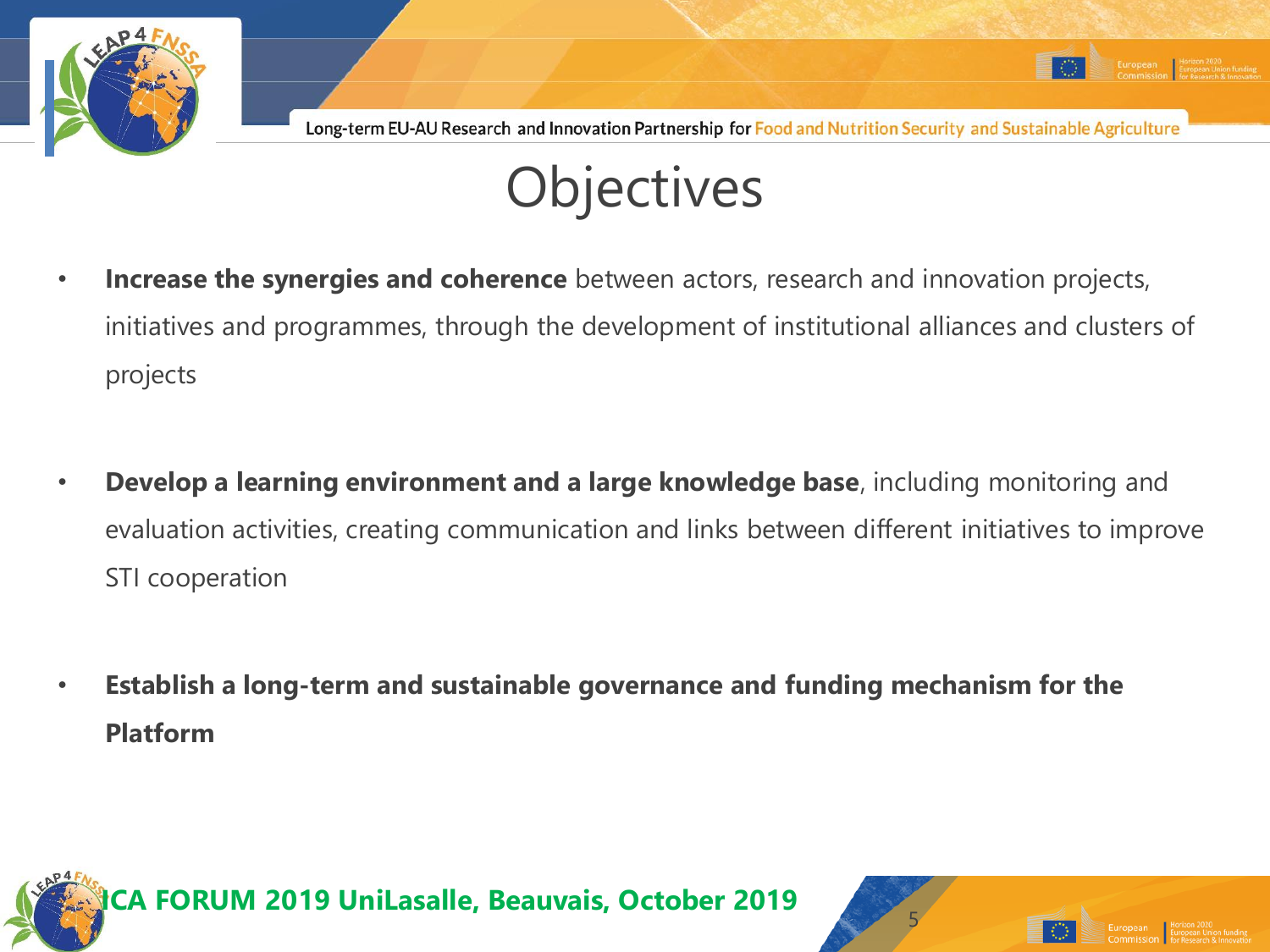



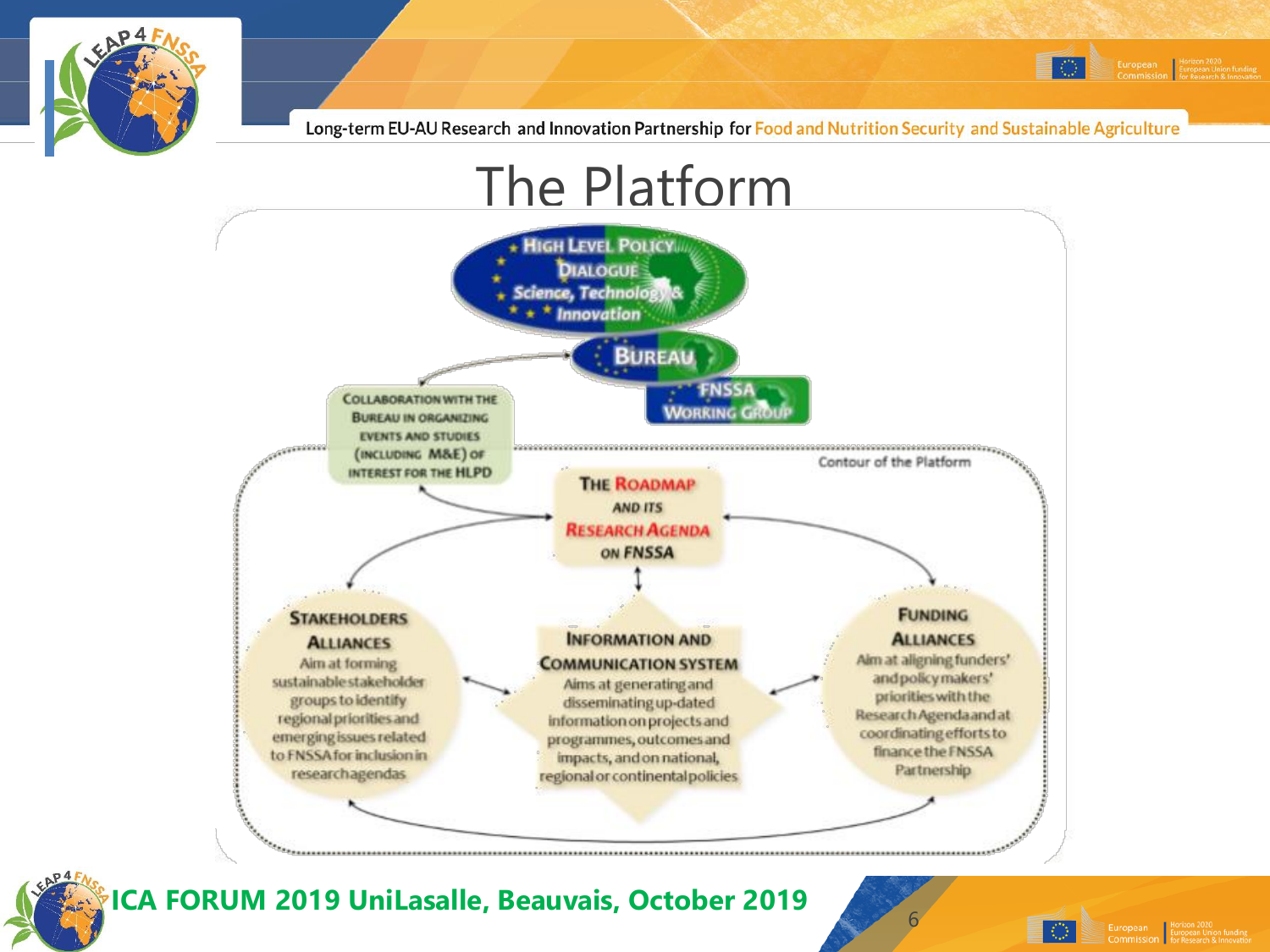

#### Main Actions

| • Supporting the Bureau of the AU-EU HLPD in<br>implementing the FNSSA Roadmap.                                                |
|--------------------------------------------------------------------------------------------------------------------------------|
|                                                                                                                                |
| • Creating strategic alliances of actors committed to<br>align their R&I activities to the FNSSA Roadmap.                      |
|                                                                                                                                |
| • Strengthening the knowledge base to increase the<br>efficiency of the AU-EU Research and Innovation<br>Partnership on FNSSA. |
|                                                                                                                                |
| • Facilitating within the relevant FNSSA research and<br>innovation networks.                                                  |
|                                                                                                                                |



**ICA FORUM 2019 UniLasalle, Beauvais, October 2019**



 $\circ$ 

7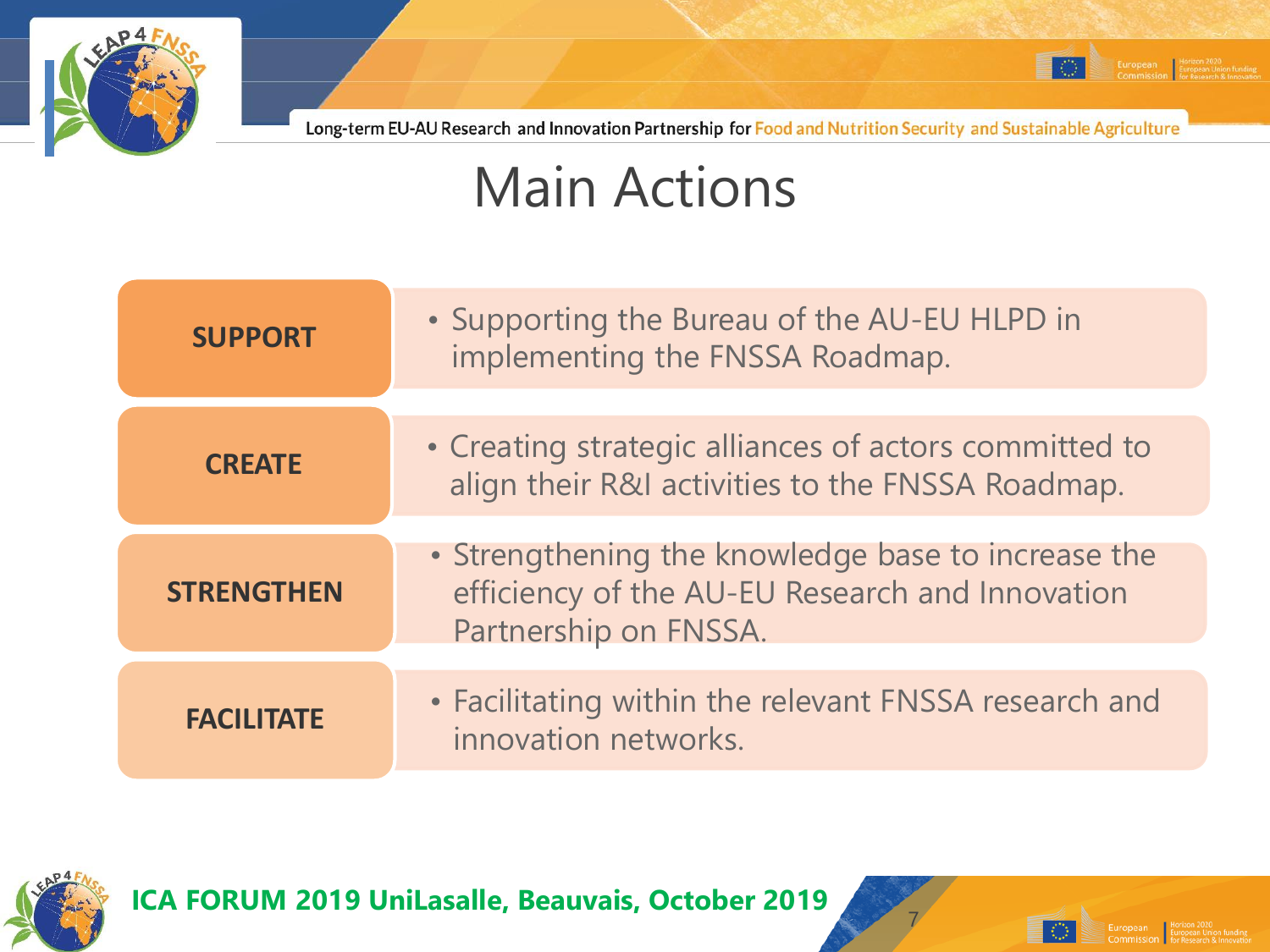

## **Participating Countries**

#### 35 partners from / 23 Countries

Europe 20 partners, 15 countries Africa 15 partners, 8 countries

- **France --- CIRAD, ANR**  $\mathcal{D}$
- Netherlands---WR
- Ghana---FARA, CSIR-GH  $\mathcal{V}$
- Germany---BLE, DLR, UHOH, Go Africa  $\mathcal{V}$
- Finland---LUKE, JYU  $\mathcal{P}$
- **Czech Republic---CULS**  $\mathcal{P}$
- South Africa---NRF, ARC, DST  $\mathcal{V}$
- Denmark---UCPH
- Egypt---MHESR. KEF  $\mathcal{P}$
- Nigeria---IITA  $\mathcal{V}$
- Hungary---SIU  $\mathcal{P}$
- **Ethiopia---UNION AFRICAINE**



- -Spain---INIA
- -Sweden---SLU
- -Uganda---ASARECA, RUFORUM
- -Kenya---MEST, NASAC
- -Italy---CIHEAM-IAMB
- -Burkinafaso---FONRID
- -Senegal---MESRI-DFRSDT
- -Austria---BOKU
- -Greece---KINNO
- -United Kingdom---GreenwichU, ACU
- -Portugal---FCT

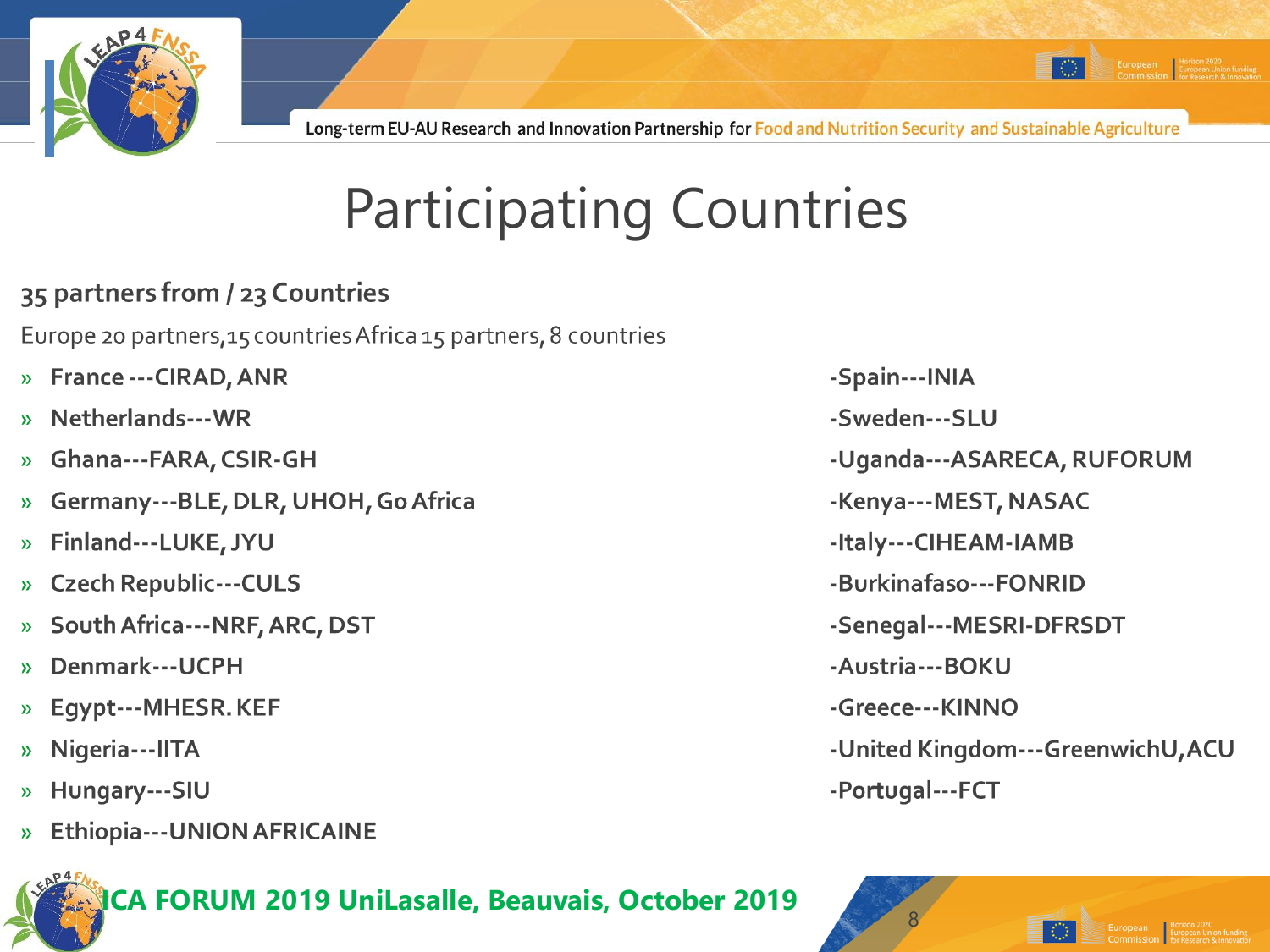

### Work Packages

| WP1 Support to the<br><b>FNSSA Partnership and</b><br>the HLPD Bureau | WP2 Actors, Alliances,<br>and Policies to align<br>R&I activities to FNSSA<br>Roadmap | <b>WP3 Information</b><br><b>Generation and</b><br>Knowledge<br>Management |
|-----------------------------------------------------------------------|---------------------------------------------------------------------------------------|----------------------------------------------------------------------------|
| <b>WP4 Dissemination</b>                                              | <b>WP5 Management</b>                                                                 | <b>WP6 Ethics</b>                                                          |
| and communication                                                     | and coordination                                                                      | requirements                                                               |



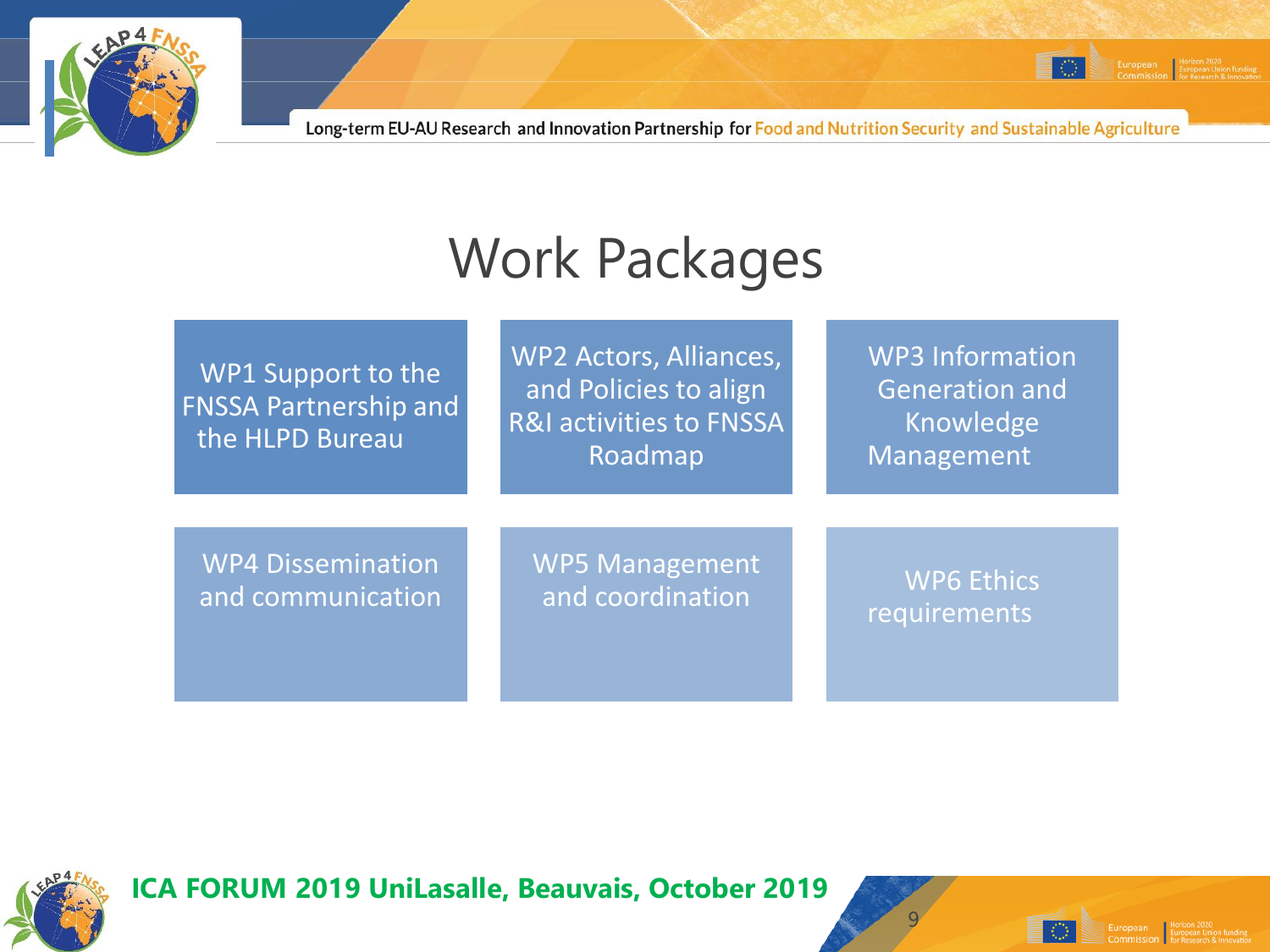

### Expected impacts

- **A substantial contribution to the implementation of the AU-EU HLPD Road- map on FNSSA by organizing and offering relevant and efficient support to the AU-EU HLPD Bureau.**
- **A structured long-term Partnership between diverse actors dedicated to the implementation of the HLPD Roadmap, including a governance system for the Platform.**
- **Coherence, synergy and optimization of R&I projects and programmes in the FNSSA domain by creating a true cluster of projects.**
- **Innovation in agricultural systems based on the utilization of R&I**  *I***CLES & MERCH 2019 UniLasalle, Beauvais, October 2019**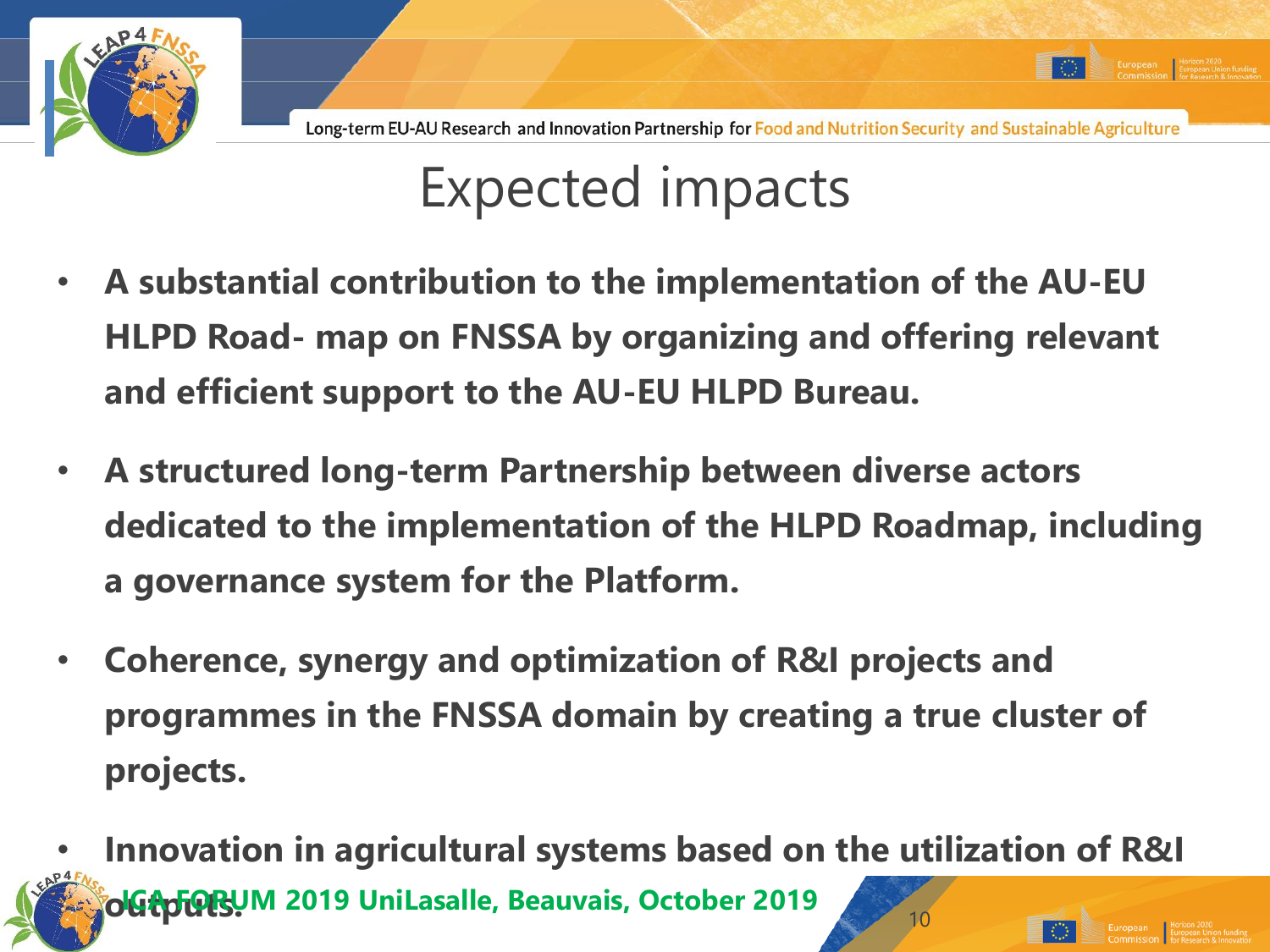

#### What's in it for European and African Universities ?

- **The FNSSA Roadmap includes a cross-cutting priority on R&I capacity strengthening**
- **Some European and African Universities are already involved in the Project Consortium**
- **The proposed Platform will be opened to all European and African Universities willing to align their activities to the FNSSA Roadmap and to increase their collaborations (between continents and between institutions)**
- **European and African Universities are already invited to participate and keep track of Project activities (events, website and Agora, newsletter) and to manifest their interest to join the**  proposed Platform (notion of "pioneers") **ICA FORUM 2019 UniLasalle, Beauvais, October 2019**